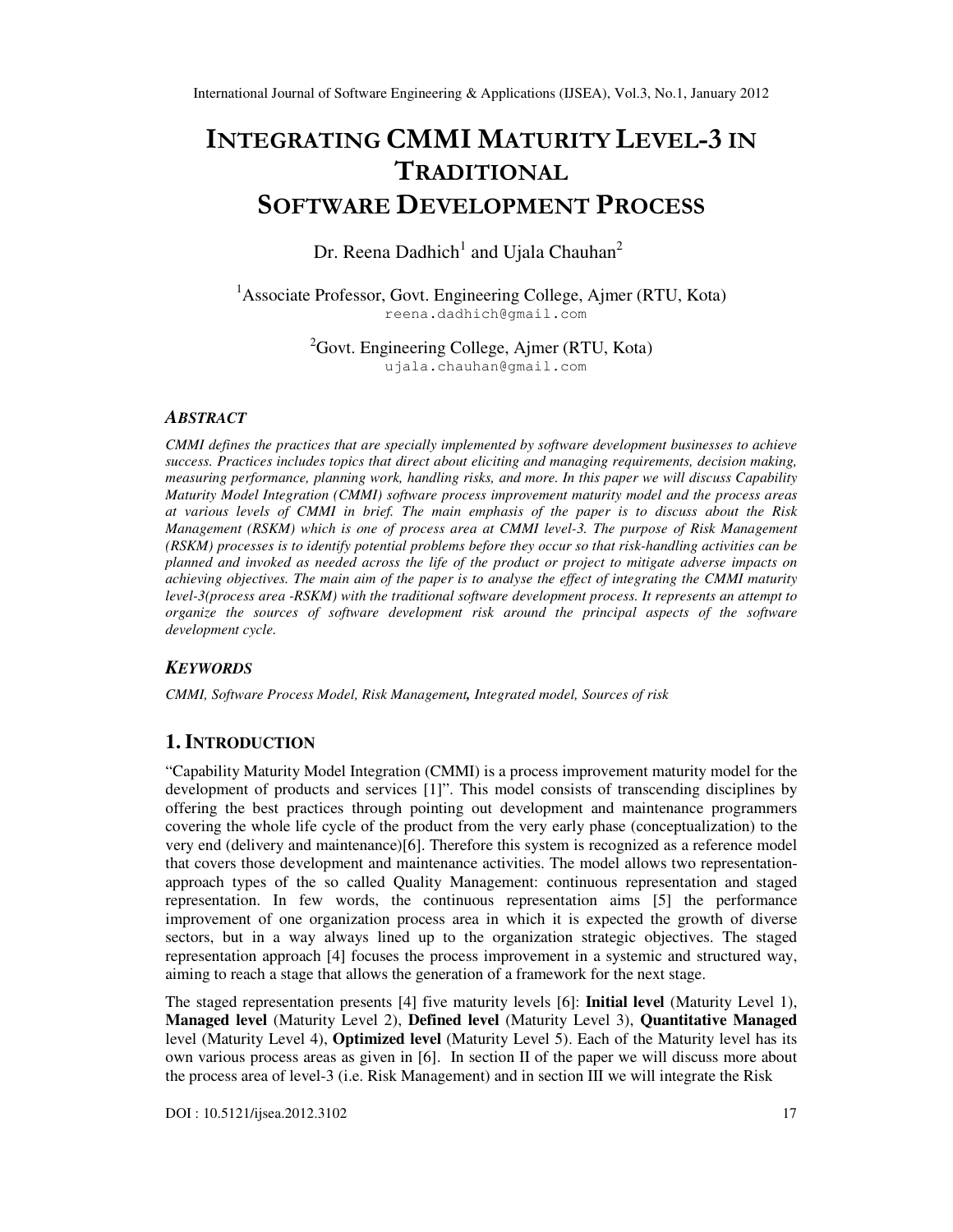Management with SDLC. In section IV elaborate about the various sources of software development risks in SDLC.

## **2. RELATED WORK**

Since 1991, CMMs have been developed for variety of disciplines, some of the most popular are models for systems engineering, software engineering, software acquisition, workforce management and development, and process development (IPPD). The related work on the topic was appeared in [19, 20, and 21]. The detailed work on maturity models to measure the organizational maturity was published by CMU/SEI [5] in 2006.

# **3. RISK MANAGEMENT (RSKM)**

Risk management is a continuous process for identifying potential/estimated problems before they occur so that risk handling activities can be planned and invokes as per need. Risk management should address issues that could endanger achievement of critical objectives. A continuous risk management approach effectively anticipates and mitigates risks that can have a critical impact on a project. Klein (1999) gives different types of risks [12] will affect budget, user satisfactions, and system performance. There are four major reasons for implementing the software risk management as given by Boehm [7]:

- Avoiding software project disasters, including run away budgets and schedules, defectridden software products, and operational failures.
- Avoiding rework caused by erroneous, missing, or ambiguous requirements, design or code, which typically consumes 40-50% of the total cost of software development.
- Avoiding overkill with detection and prevention techniques in areas of minimal or no risk.
- Stimulating a win-win software solution where the customer receives the product they need and the vendor makes the profits they expect.

Keshlaf and Hashim (2000) have developed models for tools [14] to aid the software risk management process. The process of RSKM [11] can be performed as follows in various steps (fig. 1) according to [26, 27, 28]:

## **3.1. Determine Risk Sources and Categories**

Determining risk sources provides a basis for systematically examining the changing situations over time to uncover risks that can effect a project or organization. There are many sources of risks, both internal and external to a project given in [26]. Risk sources identify the origin of risks. The sources of risks as discussed in [27] may include uncertain requirements, unprecedented efforts (i.e. estimates unavailable), infeasible design, competing quality attribute requirements that affect solution selection and design, unavailable technology, unrealistic schedule estimates or allocation, inadequate staffing and skills, cost or funding issues, uncertain or inadequate subcontractor capability, uncertain or inadequate supplier capability, inadequate communication with actual or potential customers or with their representatives, disruptions to the continuity of operations, regulatory constraints (e.g. security, safety, environment).

## **3.2. Define Risk Parameters**

Risk parameters help in analyzing, categorizing and controlling the risk management effort. There are various parameters for evaluating, categorizing, and prioritizing risks like Risk likelihood (i.e., probability of risk occurrence), Risk consequence (i.e., impact and severity of risk occurrence), Thresholds to trigger management activities.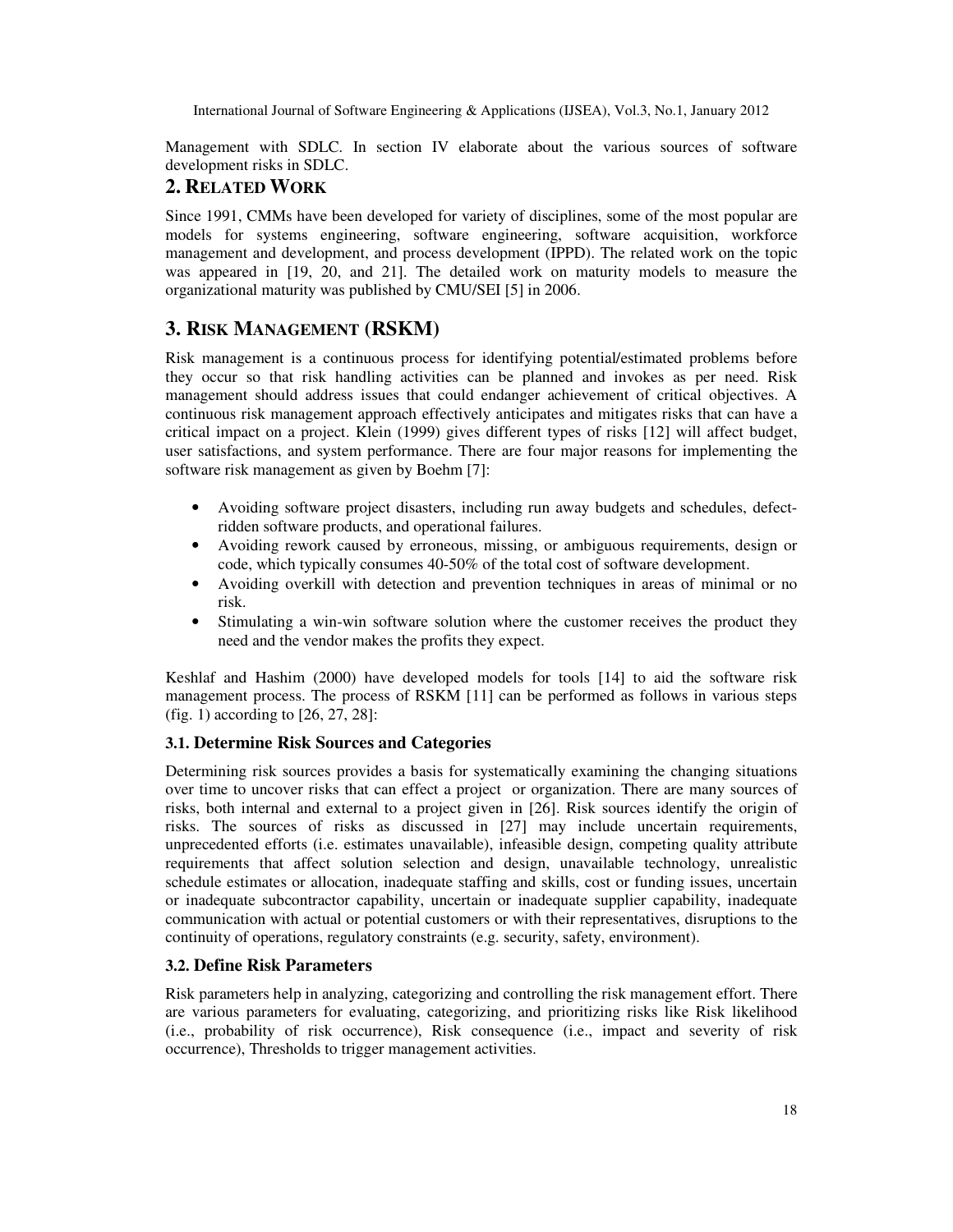#### **3.3. Establish a RSKM Strategy**

After defining risk sources, categories and risk parameters, the risk management strategy should be defined which includes the sources, categories, and parameters from tasks 1 and 2; risk handling options (accept, avoid, share, mitigate) and mitigation techniques as discussed in [27]; thresholds and triggers; methods, measures, and tools. After defining the RSKM strategy, it is necessary to review it with relevant stakeholders to promote commitment and common understanding.

Fig.1 Risk Management context diagram



#### **3.4. Risk Identification**

The detailed risk identification process as discussed in [32] explains about identifying potential issues, hazards, threats, and vulnerabilities that could negatively affect work efforts or plans is the basis for sound and successful risk management. Risks should be identified and described understandably on time before they can be analyzed and managed properly. Risks are documented in a concise statement that includes the context, conditions, and consequences of risk occurrence described in [28]. Many methods are used for identifying risks. Typical identification methods include the following:

- Examine each element of the project work breakdown structure.
- Conduct a **risk assessment** using risk taxonomy.
- Interview subject matter experts.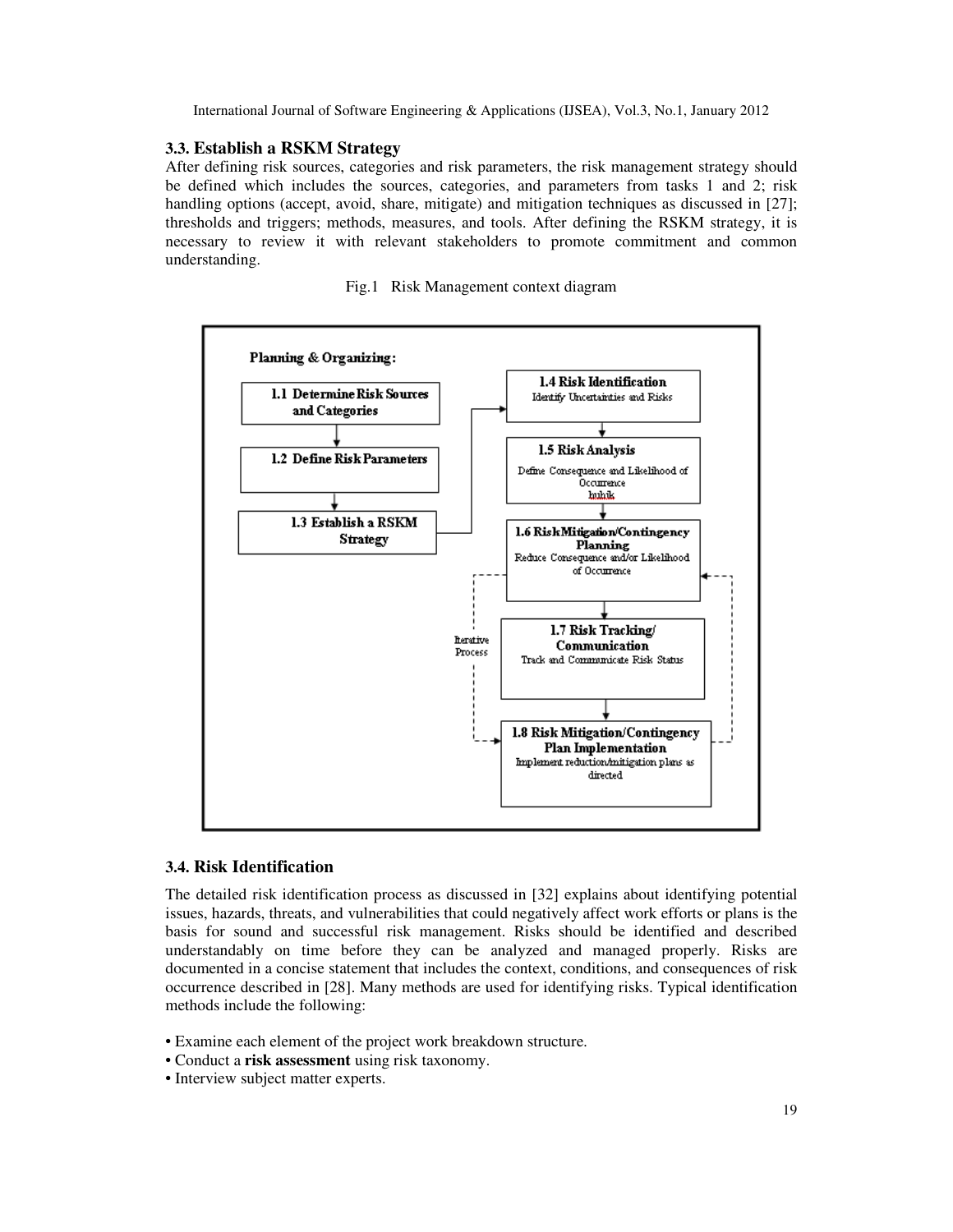- Review risk management efforts from similar products.
- Examine lessons learned documents or databases.
- Examine design specifications and agreement requirements

## **3.5. Risk Analysis**

During risk analysis each identified risk is being evaluated and categorized using predefined risk categories and parameters, and determining its relative priority.

## **3.6. Mitigation/Contingency Planning**

Risk mitigation planning is the activity that identifies, evaluates, and selects options to set risk at acceptable levels within project constraints and objectives. This can also include contingency plans to deal with the impact of selected risks that may occur despite of attempts to mitigate them, or avoidance plans to circumvent a risk before it can be realized as given in [27].

## **3.7. Risk Tracking/Communication**

Risk tracking is the activity of systematically evaluating the status of risks. It feeds information back into the other risk activities of identification, analysis, handling (e.g., mitigation/contingency planning), and mitigation/contingency plan implementation, and also assists in tracking risk dependencies. Risks are updated in the Actions/Issue/Risk Log and reference (f), and are tracked to closure. The risk log shall include risk name and description, likelihood, consequence, priority, and mitigation/contingency plans, as well as any metrics defined for tracking the risk and risk dependencies. The risk tracking find out the answers of the question: "How are things going?" Another objective of risk tracking is to communicate risks and risk status to all affected stakeholders, including management, to establish a clear understanding and support for the project risk management strategy; to manage stakeholder expectations; and to effectively manage risks as discussed in [27].

## **3.8**. **Risk Mitigation/Contingency Plan Implementation**

According to [27] the appropriate members of the project take the lead and implement mitigation/contingency plans as directed by the Project Manager. Selected risk-handling options are invoked, and a schedule is developed for each risk handling activity. Resources are committed to ensure risk mitigation activities those can be carried out successfully, and performance measures are collected based on the risk mitigation activities. The intent is to ensure successful risk mitigation took place and to answer the question: "How can the planned risk mitigation be implemented?" Contingency plans are implemented for selected critical risks when the predefined trigger is reached and the risk is realized.

# **4. RISK MANAGEMENT AND SDLC**

Most of the good organizations are implementing RSKM process area for minimizing negative impact and to fulfil the need for sound basis in decision making. Effective risk management must be totally integrated into the SDLC [8]. Traditional SDLC have five phases: initiation, development or acquisition, implementation, operation or maintenance, and disposal. According to Micheal [29], IT system may occupy several of these phases at the same time. However, the risk management methodology is the same regardless of the SDLC phase for which the ssessment is being conducted. Risk management is an iterative process that can be performed during each major phase of the SDLC. Table 1 describes the characteristics of each SDLC phase and indicates how risk management can be performed in support of each phase.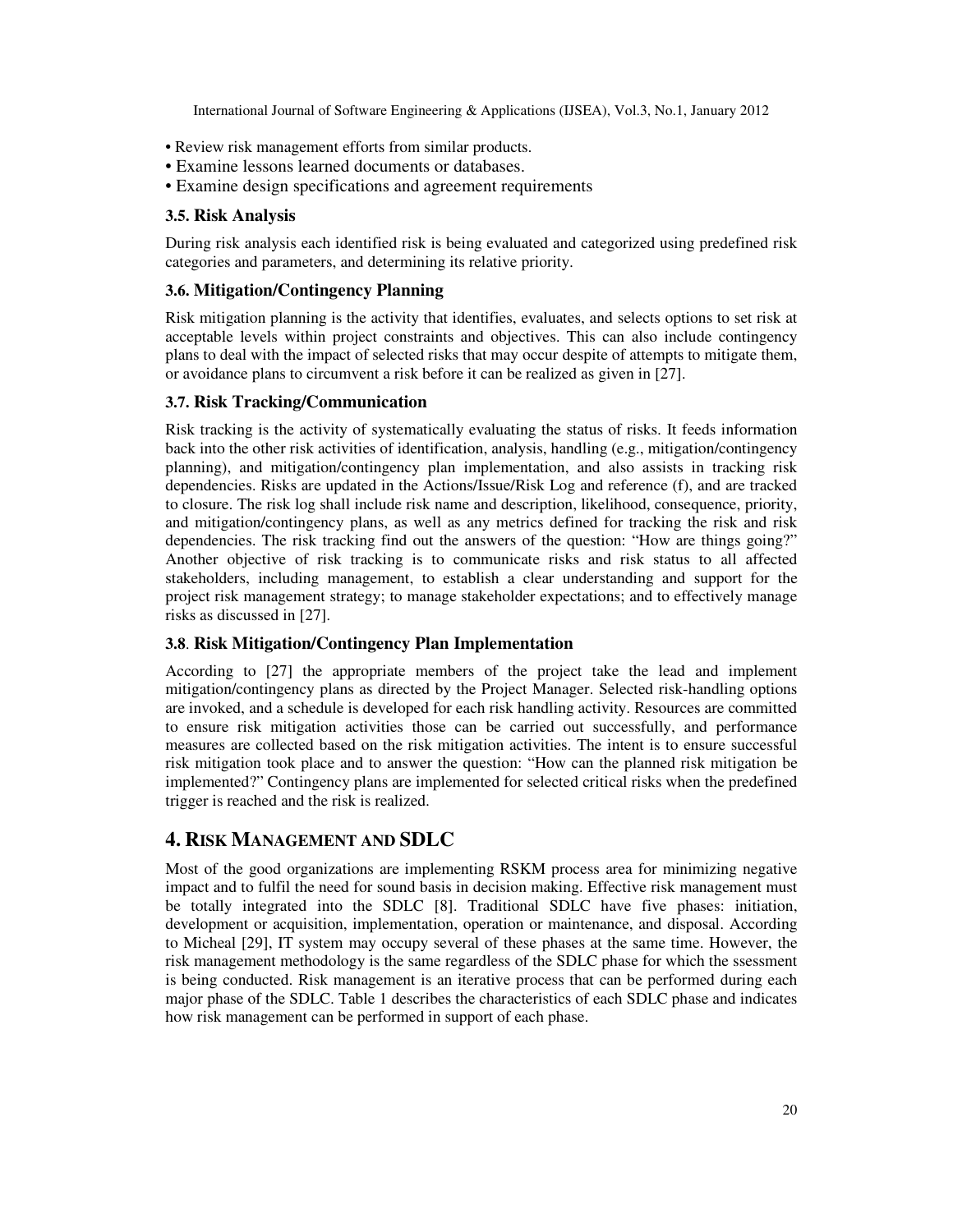| <b>SDLC Phases</b>                      | <b>Phase Characteristics</b>                                                                                                                                                                                                                                                                                              | <b>Support from Risk Management</b><br><b>Activities</b>                                                                                                                                                                                                                                                                      |
|-----------------------------------------|---------------------------------------------------------------------------------------------------------------------------------------------------------------------------------------------------------------------------------------------------------------------------------------------------------------------------|-------------------------------------------------------------------------------------------------------------------------------------------------------------------------------------------------------------------------------------------------------------------------------------------------------------------------------|
| Phase 1-<br>Initiation                  | The need for an IT system is<br>expressed and the purpose and scope<br>of the IT system is documented                                                                                                                                                                                                                     | Identified risks are used to support<br>the development of the system<br>requirements, including<br>security<br>requirements, and a security concept<br>of operations (strategy)                                                                                                                                              |
| Phase 2-<br>Development                 | The<br>IT<br>designed,<br>system<br>is<br>purchased, programmed, developed,<br>or otherwise constructed                                                                                                                                                                                                                   | The risks identified during this<br>phase can be used to support the<br>security analyses of the IT system<br>that may lead to architecture and<br>design tradeoffs during system<br>development                                                                                                                              |
| Phase 3-<br>Implementation              | The system security features should<br>be configure, enabled, tested and<br>verified.                                                                                                                                                                                                                                     | According to Samuel [29] the risk<br>management process supports the<br>of<br>the<br>assessment<br>system<br>implementation<br>against<br>its<br>requirements<br>and<br>within<br>its<br>modelled operational environment.<br>Decisions regarding risks identified<br>must be made prior to system<br>operation               |
| Phase 4-<br>Operation or<br>Maintenance | The system performs its functions.<br>Typically the system is being<br>modified<br>on an ongoing basis<br>through the addition of hardware<br>and software and by changes to<br>organizational processes, policies,<br>and procedures                                                                                     | Risk management activities<br>are<br>performed for periodic<br>system<br>reauthorization (or reaccreditation)<br>or whenever major changes are<br>an IT system in its<br>made to<br>operational, production environment<br>(e.g., new system interfaces)                                                                      |
| Phase 5-<br>Disposal                    | During the last phase the activities<br>like disposition of information,<br>hardware and software take place.<br>include<br>moving,<br>These<br>may<br>archiving, discarding, or destroying<br>information<br>and sanitizing the<br>hardware and software as appeared<br>in [30] and explained by Mary<br>Summer in [31]. | Risk management activities<br>are<br>performed for system components<br>that will be disposed of or replaced<br>to ensure that the hardware and<br>software are properly disposed of,<br>that residual data is appropriately<br>handled, and that system migration<br>conducted in a secure<br>is<br>and<br>systematic manner |

Table-1. Integration of Risk Management into the SDLC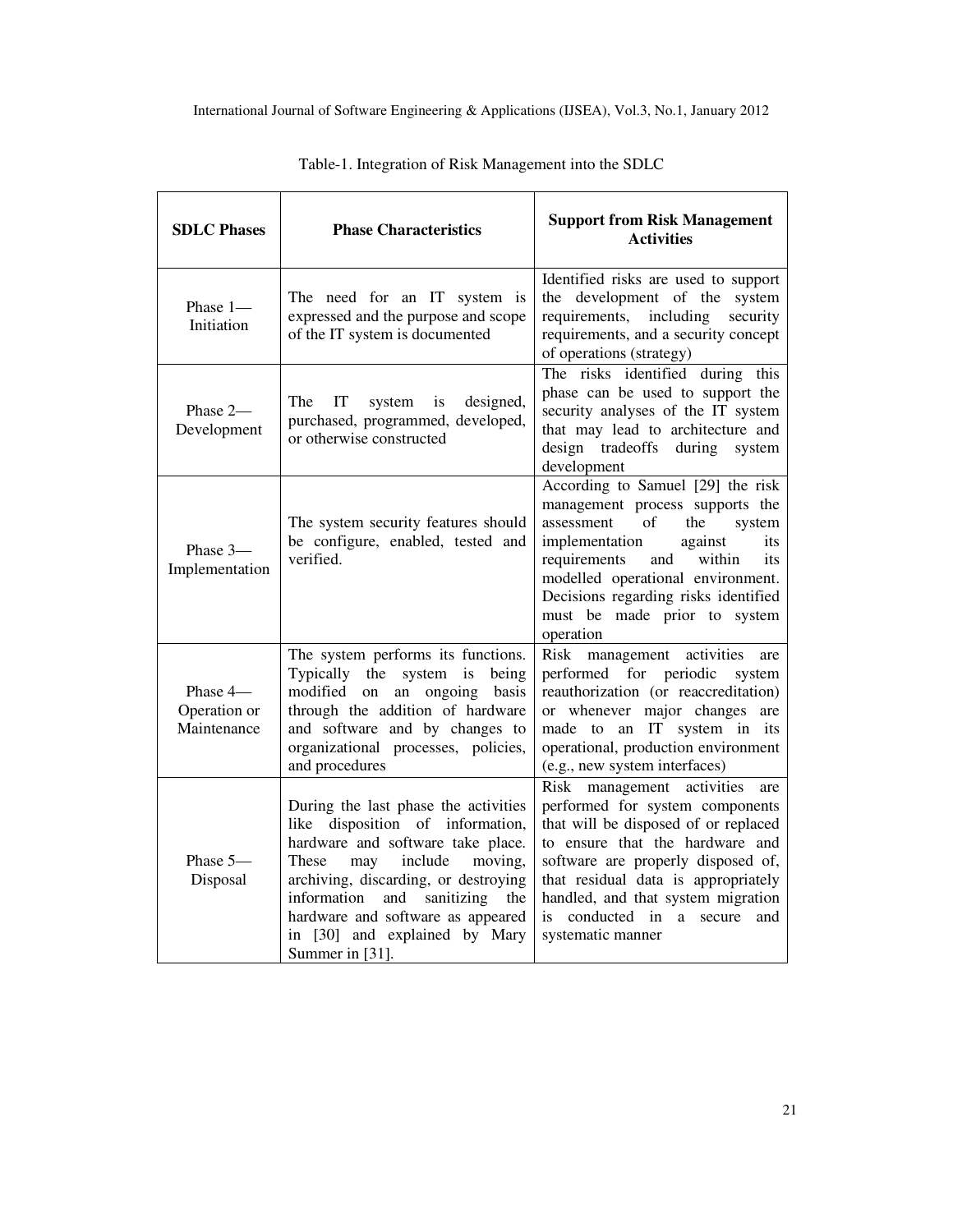# **5. THE SOURCES OF RISK IN SOFTWARE DEVELOPMENT LIFE CYCLE**

Kendall et al. In [9] proposed the development cycle which encompasses the activities that are associated with the development of production-worthy code: requirements gathering, code design, the formulation of specifications, project planning, implementation, and testing. There are various sources responsible to incur risks at various phases of SDLC as listed in Table 2.

Table-2. The Sources of Software Development Risk in the Respect of Software Development Cycle

| <b>Software Development Cycle</b> | <b>Software Development Risk</b>          |
|-----------------------------------|-------------------------------------------|
| Requirement                       | Predictability                            |
|                                   | Evolvability                              |
|                                   | Completeness                              |
|                                   | Clarity                                   |
|                                   | Accuracy                                  |
|                                   | Precedence                                |
|                                   | <b>Execution Performance Expectations</b> |
|                                   | Proportionality                           |
|                                   | Difficulty                                |
| <b>Design</b>                     | Modularity                                |
|                                   | Usability                                 |
|                                   | Maintainability                           |
|                                   | Portability                               |
|                                   | Reliability                               |
| Implementation                    | Specification                             |
|                                   | Project plan                              |
|                                   | Scale of effort                           |
| <b>Testing</b>                    | Verification                              |
|                                   | Unit testing                              |
|                                   | Integrated testing                        |
|                                   | Interoperability testing                  |
|                                   | Validation                                |
|                                   |                                           |

### **5.1. Requirements Risks**

Risk attributes as appeared in [9] of the requirements risk element effects both the quality of the software requirements specification and also the difficulty of implementing software that satisfies the requirements.

A lack of *predictability* in requirements is often a consequence of the evolutionary nature of the requirements. As such there is an inherent unpredictability about the requirements that must be addressed in the budgets and schedules of the project.

The failure to recognize and adequately address the continuous evolution of requirements, that is *evolvability* is an especially important source of risk in long-lived scientific and engineering projects.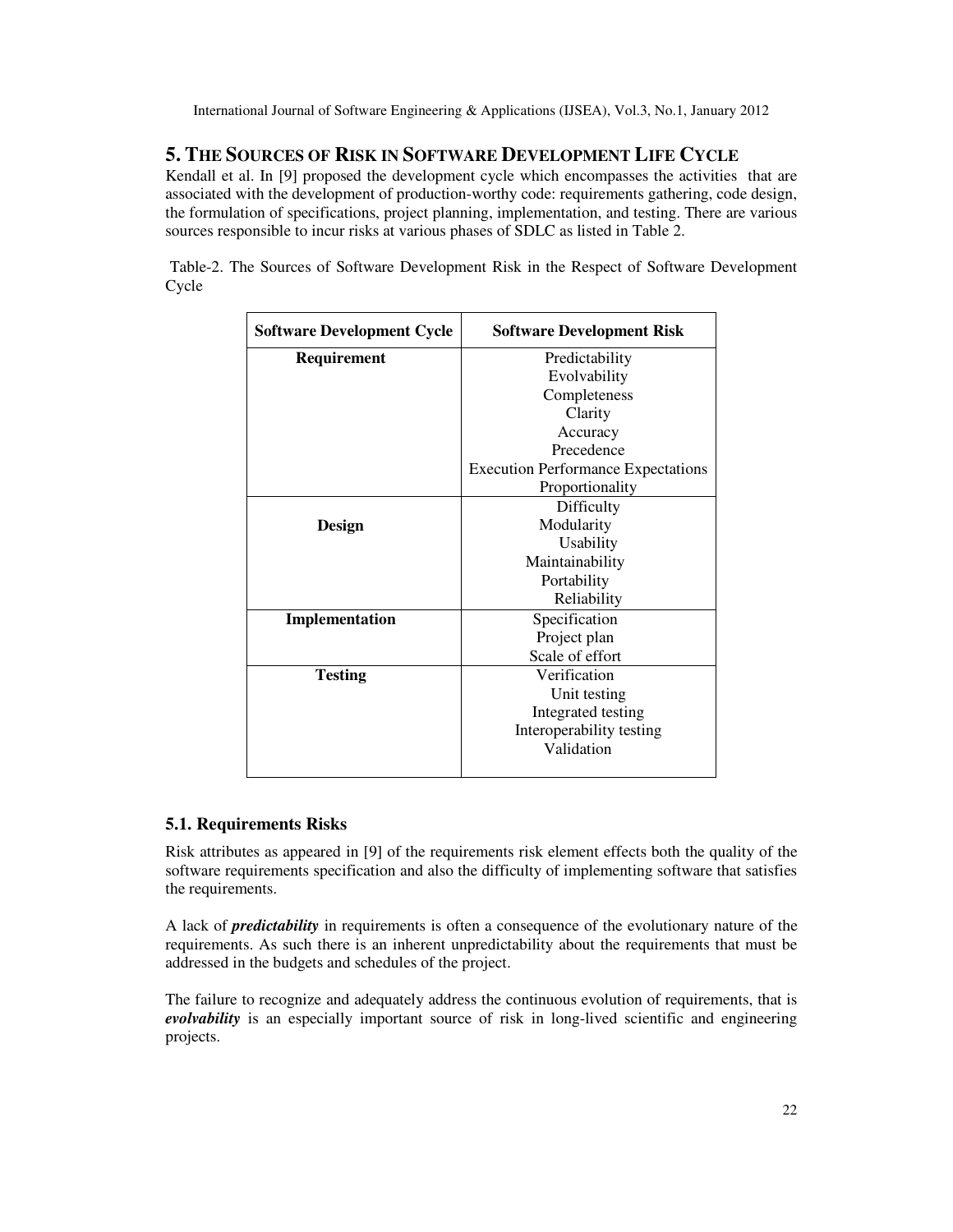*Incomplete* set of requirements fail to describe either the full intent or true intent (or both) of the customer. The principal consequence of this source of risk is that scope cannot be aligned with schedule and budget (resources).

*Clarity* here is synonymous with understandability. Understandability is especially important when high-level goals are expressed by a customer who expects the developers to translate them into actionable requirements or a complete specification.

*Accuracy* refers to the expectation that the aggregate requirements. If the requirements do not capture customer expectations, customer commitment to the project may be jeopardized.

Any software development project that posits capabilities that have not been demonstrated in existing software or that are beyond the experience of the project team or institution—that is, for which there is no *precedent*—may be vulnerable to this source of risk.

If *execution performance* is a major driver of the code development project, then these expectations must be addressed in the requirements, design, specifications, and testing of the application.

*Proportionality* refers to the possibility that the requirements may be disproportionate to the solution, that is, that the problem is over-specified. For example, too many and too specific nonessential requirements can preclude feasible solutions. This source of risk is not confined to technical requirements; they often enter through management mandates that impact the function of the development team.

#### **5.2. Design Risks [9]**

Design encompasses those steps through which requirements are translated into an actionable development plan. The existence of functional or performance requirements or expectations that are believed at the outset to be *Difficult* should be viewed as a potential source of risk.

*Modularity* refers to the extent to which the code has been created using components or units that function independently from the other components. Software that has many direct interrelationships between different parts of the code is said to be less modular.

A lack of *usability* grids that is difficult to set up. Scientific code developers, while they may be experts in their scientific domains, may not be experts in usability, human factors, or even the use of their own codes by others. The failures may result from undefined or un-enforced standards, or from neglecting to analyze the system from the perspective of future *maintainability*. The codes are used only once, or only with one type of computer, the majority of these codes outlast the generation of computers that they are first installed on, or are required to run on multiple hardware platforms from the beginning that is incurred *portability*. *Reliability* refers to the ability of the software to be used in a production setting.

#### **5.3. Implementation Risks**

*Specifications* are typically the output of the design step; they describe how the requirements are to be met in the code to be developed and drive the planning process. A *project plan* translates the specifications into a plan of action with a schedule, resources, and budget. In the Constructive Cost Model (COCOMO) estimation models, "*scale of effort*" is the most important factor contributing to a project's duration and cost.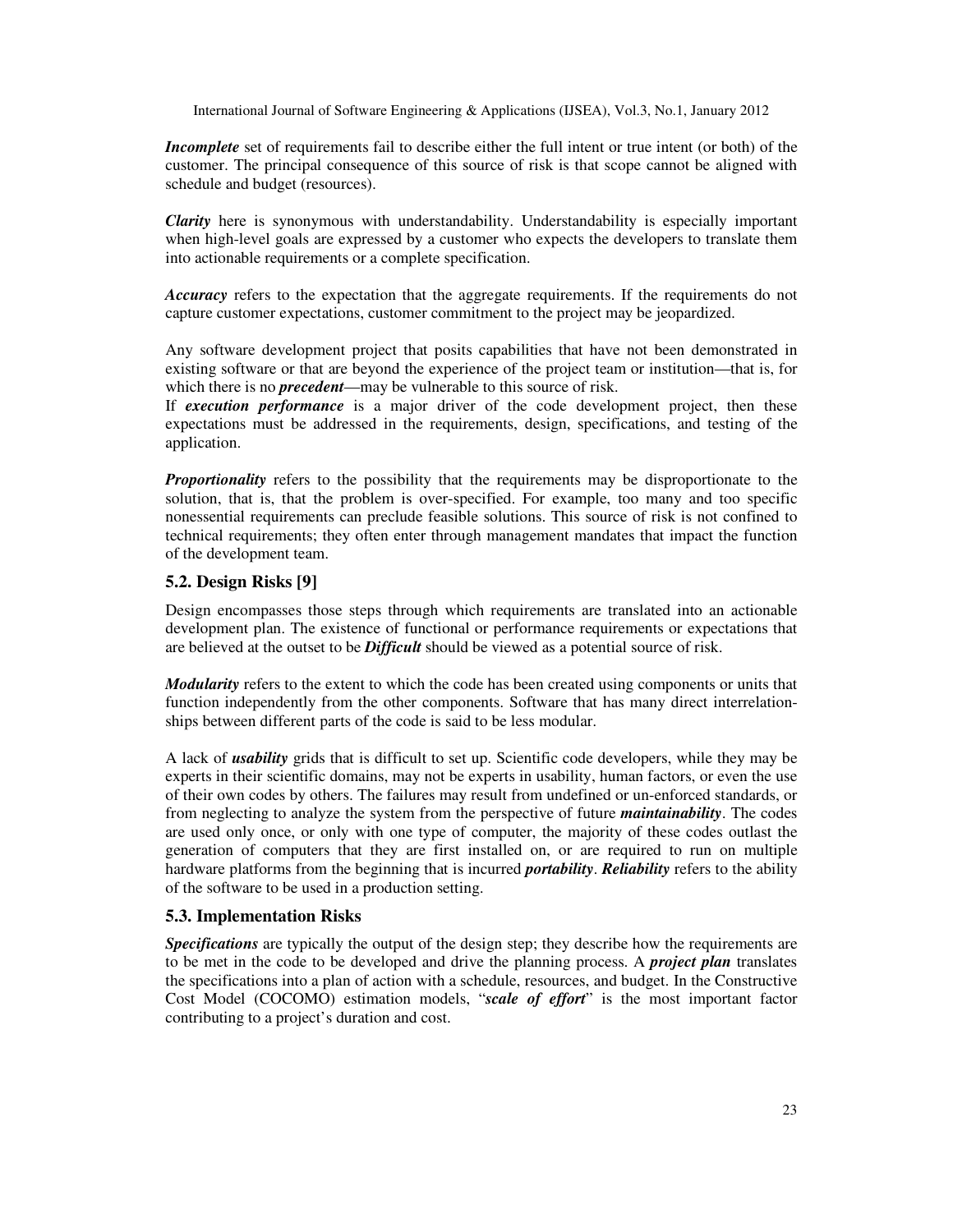#### **5.4. Testing and Evaluation Risks**

*Verification* refers to ensuring that the code solves the equations of the model correctly. *Validation* refers to determining whether the mathematical model instantiated in the code faithfully mimics the intended physical behaviour.

## **6. CONCLUSIONS**

As given in [29] risk management should be conducted and integrated in the traditional SDLC for IT systems, not because it is required by law or regulation, but because it is a good practice and it supports the organization's business objectives or mission. There should be a specific schedule for assessing and mitigating mission risks, but the periodically performed process should also be flexible enough to allow changes where warranted, such as major changes to the IT system and processing environment due to changes resulting from policies and new technologies. Risk management allows the IT managers to balance the operational and economic costs of protective measures and achieve gains in mission capability by protecting the IT systems and data that support their organizations missions. The objective of performing risk management is to enable the organization to accomplish its missions by better securing the IT systems that store, process, or transmit organizational information, by enabling management to make wellinformed risk management decisions to justify the expenditures that are part of an IT budget, by assisting management in authorizing (or accrediting) the IT systems on the basis of the supporting documentation resulting from the performance of risk management. We can elaborate rest of the process areas at each level of CMMI and it fulfils the specific and generic goal of this specific area then we can achieve the higher level of CMMI.

### **ACKNOWLEDGEMENTS**

I Ujala Cahuahan would like to thanks to **Dr. Reena Dadhich**, Associate Professor and Head, Department of MCA, Govt. Engineering College Ajmer, who gave me the opportunity to work on this topic, and inspired me to carry forward this work as a challenge.

### **REFERENCES**

.

- [1] CMMI Product Team, (2010) CMMI® for Services, Version 1.3 Software Engineering Institute, Carnegie Mellon University.
- [2] CMMI Product Team (2010) CMMI® for Development, Version 1.3, Software Engineering Institute, Carnegie Mellon University.
- [3] CMMI Product Team (2010) CMMI® for Acquisition, Version 1.3 Improving processes for acquiring better products and services, Software Engineering Process Management Program, Carnegie Mellon University.
- [4] CMMI Product Development Team, (SEI 2002a) CMMI for Systems Engineering/Software Engineering/Integrate Product and Process Development/Supplier Sourcing, Version 1.1 Staged Representation Pittsburgh, PA: Software Engineering Institute, Carnegie Mellon University.
- [5]CMMI Product Development Team, (SEI 2002b) CMMI for Systems Engineering/Software Engineering/Integrated Product and Process Development/Supplier Sourcing, Version 1.1 Continuous Representation (CMU/SEI-2002-TR-011, ESCTR- 2002-011). Pittsburgh, PA: Software Engineering Institute, Carnegie Mellon University.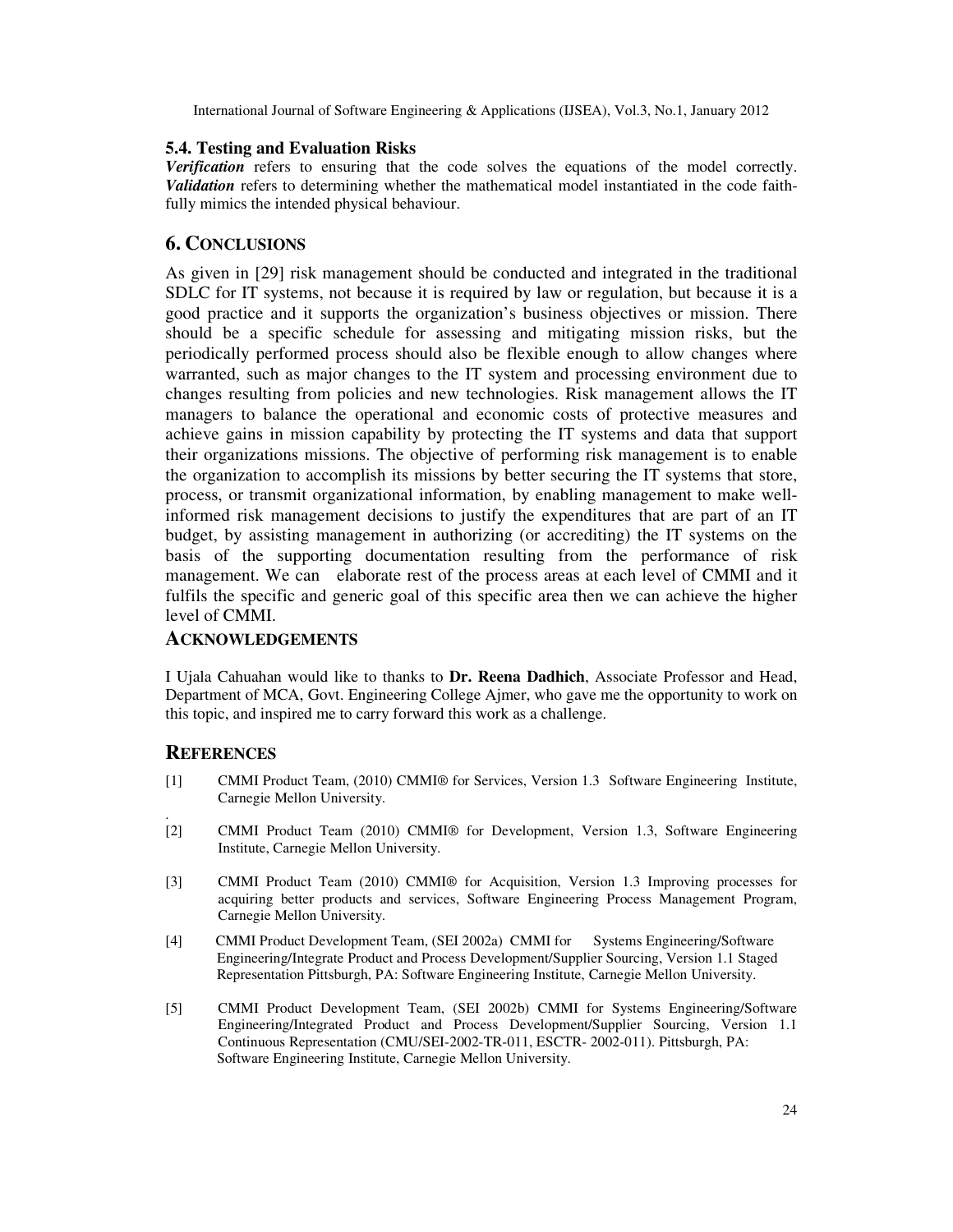- [6]CMMI Product Development Team, (2006) CMMI® for Development, Version 1.2 Pittsburgh, A: Software Engineering Institute, Carnegie Mellon University.
- [7] Barry W. Boehm, Tutorial, (1989), "Software Risk Management, Les Alamitos", CA, IEEE Computer Society.
- [8] Gary Stoneburner, Alice Goguen, and Alexis Feringa, ( July 2002) " Risk Management Guide for Information Technology Systems" Computer Security Division Information Technology Laboratory National Institute of Standards and Technology Gaithersburg.
- [9] Richard P. Kendall ,Douglass , E. Post , Jeffrey C. Carver ,Dale B. Henderson , David A. Fisher, (2006), A Proposed Taxonomy for Software Development Risks for High-Performance Computing (HPC) Scientific/Engineering Applications, Software Engineering Institute, Carnegie Mellon University.
- [10] Linda Westfall and The Westfall Team, (2001) "Software Risk Management", Copyright © 2001 The Westfall Team. All Rights Reserved.
- [11] Ray C. Williams, (14 July 2006) , "The CMMI RSKM Process Area as a Risk Management Standard", Sixteenth Annual International Symposium of the International Council on Systems Engineering (INCOSE).
- [12] Jiang, J.J., Klein, G, (1999), "Risks to different aspects of system success", Information and Management Vol.36, No.5, pp263–272.
- [13] Y.H. Kwak, J. Stoddard , (2004) "Project risk management: lessons learned from software development environment", School of Business and Public Management, The George Washington University, Washington, DC 20052, USA Technovation Vol.24, pp915–920.
- [14] Keshlaf, A.A., Hashim, K., (2000) "A model and prototype tool to manage software risks" Proceedings of First Asia–Pacific Conference on Quality Software,, pp. 297–305.
- [15] Klein, S.A., (1998) "Putting methodology in perspective from a project risk viewpoint", IEEE Power Engineering Society 1999 Winter Meeting, Vol. 1, pp. 362–365.
- [16] Kwak, Y.H., Ibbs, C.W., (2000) "Calculating project management's return on investment", Project Management Journal Vol.31, No.2, pp38–47.
- [17] Yacoub, S.M., Ammar, H.H, (2002) "A methodology for architecture level reliability risk analysis", IEEE Transactions on Software Engineering Vol.28 , No.6, pp529–547.
- [18] Jiang, J.J., Klein, G., Discenza, (2001)" Information system success as impacted by risks and development strategies" IEEE Transactions on Engineering Management Vol.48, No.1, pp46–55.
- [19] Pittisburgh, (July 1997) Draft Version 0.98 "Integrated product development Capability Maturity model" , PA: Enterprise Process Improvement Collaboration and Software Engineering Institute, Carnegie Mellon University.
- [20] Washington, DC, EIA 1998 "Systems Engineering Capability Model (EIA/IS-731)" , Electronic Industries Alliance.
- [21] SEI 1997b October 22, 1997 Version 2.0 (Draft C), "Software CMM ", Software Engineering Institute.